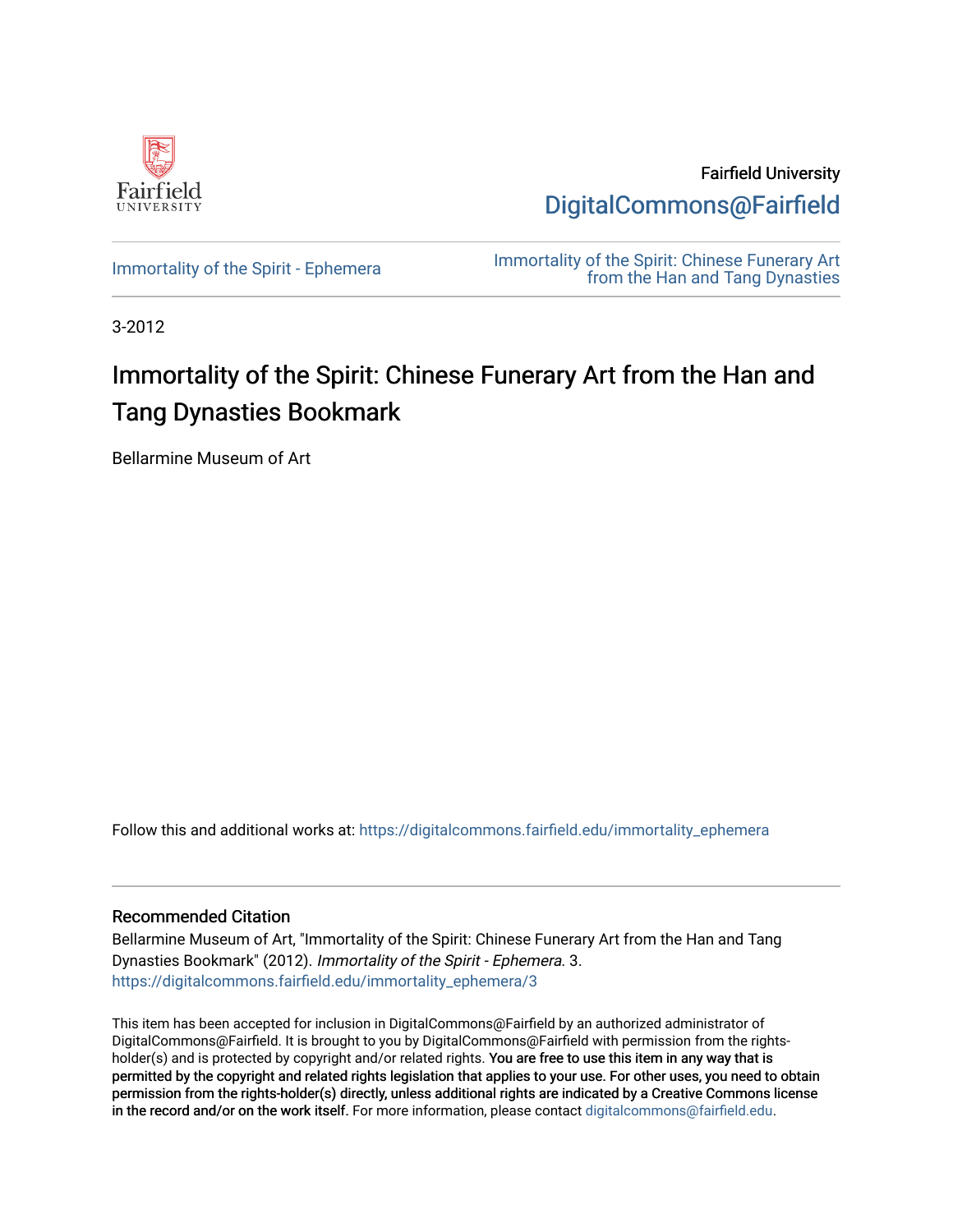

SANCAI GLAZED POTTERY HORSE Tang Dynasty (618-906 CE) (Private collection, Connecticut)

# The Bellarmine Museum of Art at Fairfield University

#### Gallery Hours

Monday – Friday  $10 a.m. - 4 p.m.$ when the University is in session.

*Free and open to the public*